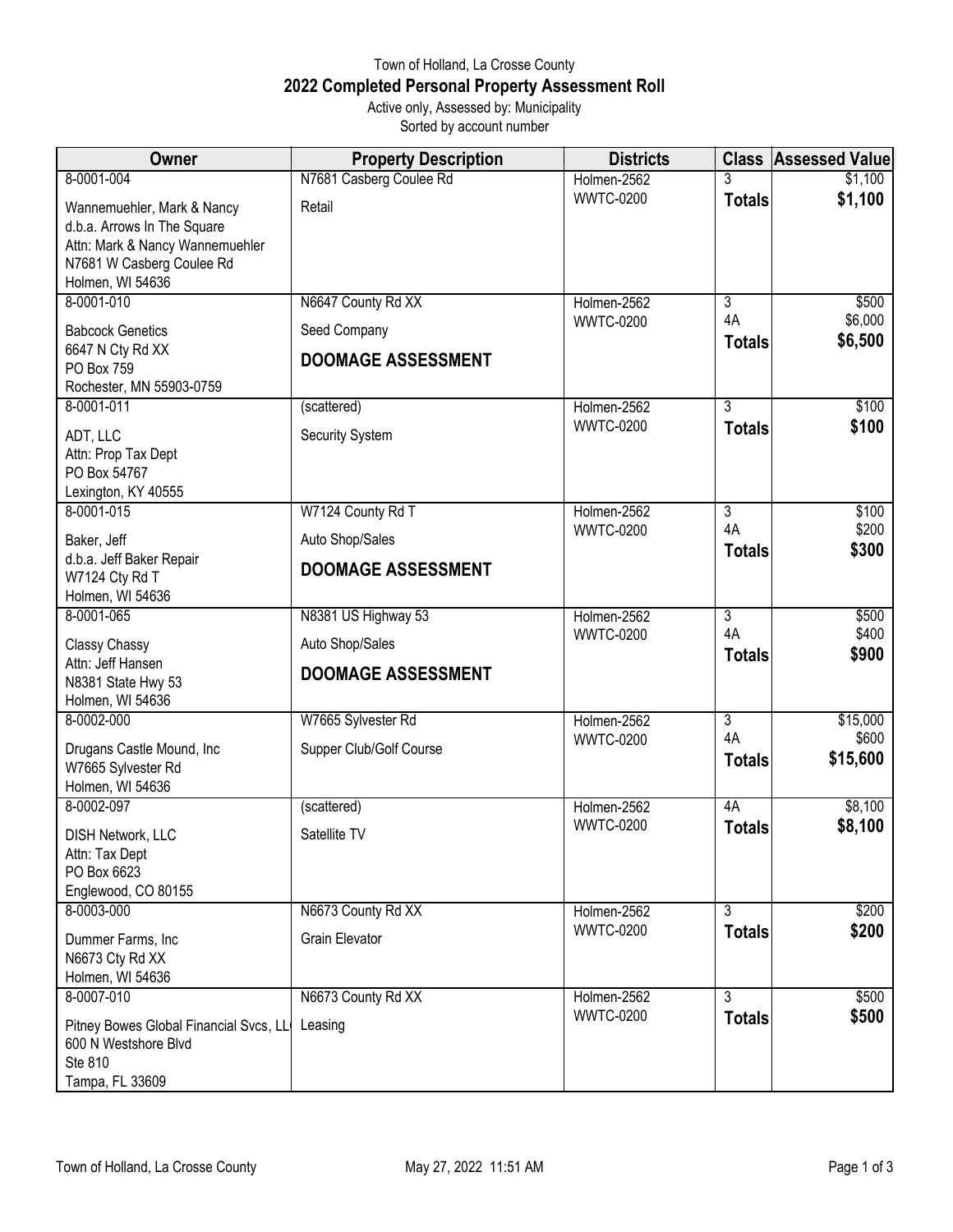| Owner                                                       | <b>Property Description</b> | <b>Districts</b> | <b>Class</b>         | <b>Assessed Value</b> |
|-------------------------------------------------------------|-----------------------------|------------------|----------------------|-----------------------|
| 8-0007-050                                                  | W8123 Old County Road NA    | Holmen-2562      | 3                    | \$4,100               |
| River City Lawnscape, Inc                                   | Landscape                   | <b>WWTC-0200</b> | 4A                   | \$1,800<br>\$5,900    |
| Attn: Andrew Gronholz                                       | <b>DOOMAGE ASSESSMENT</b>   |                  | <b>Totals</b>        |                       |
| W8123 Old Cty Rd NA<br>Holmen, WI 54636                     |                             |                  |                      |                       |
| 8-0010-000                                                  | W7683 Old Highway 93        | Holmen-2562      | $\overline{3}$       | \$13,800              |
| Van Loon Animal Hospital                                    | Veterinary                  | <b>WWTC-0200</b> | 4A                   | \$100                 |
| Attn: Mark Hein, DVM                                        |                             |                  | <b>Totals</b>        | \$13,900              |
| W7683 Old Hwy 93                                            |                             |                  |                      |                       |
| Holmen, WI 54636<br>8-0010-500                              | N8905 US Highway 53         | Holmen-2562      | $\overline{3}$       | \$20,000              |
|                                                             |                             | <b>WWTC-0200</b> | 4A                   | \$6,800               |
| Whispering Pines Campground, LLC<br>Attn: Alexander Parcher | Campground                  |                  | <b>Totals</b>        | \$26,800              |
| N7765 Parcher St                                            | <b>DOOMAGE ASSESSMENT</b>   |                  |                      |                       |
| Holmen, WI 54636                                            |                             |                  |                      |                       |
| 8-2017-014                                                  | W7192 County Rd T           | Holmen-2562      | $\overline{3}$<br>4A | \$9,200<br>\$12,600   |
| Jan Doelle Veterinary Service                               | Veterinary                  | <b>WWTC-0200</b> | <b>Totals</b>        | \$21,800              |
| W7192 County Rd T<br>Holmen, WI 54636                       |                             |                  |                      |                       |
| 8-2018-600                                                  | (scattered)                 | Holmen-2562      | $\overline{3}$       | \$4,500               |
| DirecTV, LLC                                                | Satellite TV                | <b>WWTC-0200</b> | <b>Totals</b>        | \$4,500               |
| Attn: Kroll LLC                                             |                             |                  |                      |                       |
| PO Box 2789                                                 |                             |                  |                      |                       |
| Addison, TX 75001<br>8-2020-002                             | N6882 Briggs Rd             | Holmen-2562      | $\overline{3}$       | \$700                 |
|                                                             |                             | <b>WWTC-0200</b> | <b>Totals</b>        | \$700                 |
| Mississippi Valley Driving School<br>Attn: Travis Kowalski  | Educational                 |                  |                      |                       |
| N6882 Briggs Rd                                             |                             |                  |                      |                       |
| Holmen, WI 54636                                            |                             |                  |                      |                       |
| 8-2021-001                                                  | N7438 County Rd T           | Holmen-2562      | 4A                   | \$106,900             |
| M3 Hilbert Towers, LLC                                      | <b>Cell Tower</b>           | <b>WWTC-0200</b> | <b>Totals</b>        | \$106,900             |
| 660 Newport Center Dr<br><b>Ste 200</b>                     |                             |                  |                      |                       |
| Newport Beach, CA 92660                                     |                             |                  |                      |                       |
| 8-2021-003                                                  | W6474 County Rd V           | Holmen-2562      | 4A                   | \$122,200             |
| M3 Hilbert Towers, LLC                                      | <b>Cell Tower</b>           | <b>WWTC-0200</b> | <b>Totals</b>        | \$122,200             |
| 660 Newport Center Dr                                       |                             |                  |                      |                       |
| <b>Ste 200</b><br>Newport Beach, CA 92660                   |                             |                  |                      |                       |
| 8-2021-011                                                  | N7068 Moonlight Ave         | Holmen-2562      | 3                    | \$1,500               |
| United Country Realty, LLC                                  | Realty                      | <b>WWTC-0200</b> | <b>Totals</b>        | \$1,500               |
| N7068 Moonlight Ave                                         |                             |                  |                      |                       |
| Holmen, WI 54636                                            |                             |                  |                      |                       |
| 8-2022-001                                                  | W7391 Sylvester Rd          | Holmen-2562      | $\overline{3}$       | \$800                 |
| NPRTO Mid-West, LLC                                         | Services                    | <b>WWTC-0200</b> | <b>Totals</b>        | \$800                 |
| Attn: Ryan, LLC                                             |                             |                  |                      |                       |
| PO Box 4900<br>Dept 500                                     |                             |                  |                      |                       |
| Scottsdale, AZ 85261                                        |                             |                  |                      |                       |